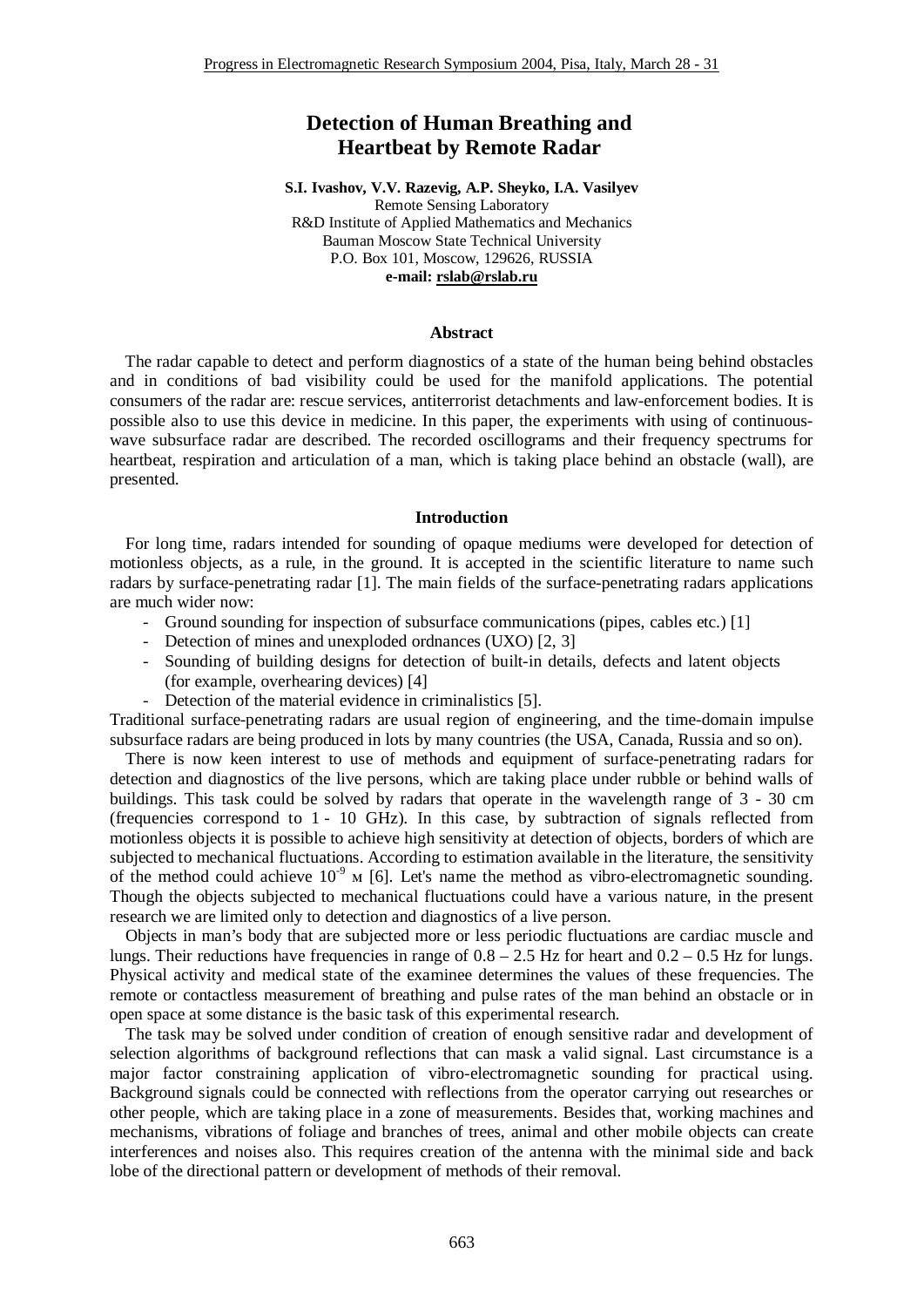The main applications of vibro-electromagnetic sounding could be:

- Detection of live human persons under rubles of buildings that have been suffered from natural disasters, technical calamities or accidents. The urgency of task is defined by necessity for rescuers to begin dismantling of rubles and debris in the places, where is a hope to find out the alive people [11]
- Detection of the people and parameters of their moving inside of buildings during antiterrorist operations [8]
- Remote diagnostics of psychological condition of the persons during the latent or open checks, for example, at the airports (remote lie detector)
- Contactless measurement of parameters of heartbeat and breath for the patients, when the contact sensor for some reasons cannot be used [9, 10].

The further researches should show: could this method be also used for the recognition of speech and articulation behind obstacles without using of acoustics devices.

## **The Description of Experiments**

During experiments, we applied the method of subsurface sounding by continuous-wave signals. This method was developed at creation RASCAN radar [4]. Accordingly, modified RASCAN radar with the following parameters was used:

| Operating frequency                 | 1.6 GHz $(\lambda=19cm)$ |
|-------------------------------------|--------------------------|
| Gain factor                         | 40dB                     |
| Frequency range of recorded signals | $0.03 - 3.0$ Hz          |
| Dynamic range                       | 60 dB                    |
| Sampling frequency                  | $20$ Hz                  |
| Antenna's dimensions:               |                          |
| diameter                            | $120 \text{ mm}$         |
| height                              | $200 \text{ mm}$         |
|                                     |                          |

The sketch of the experiment is shown below in Fig. 1. The thickness of a wall, behind which there was an examinee, equals 10 cm. The examinee was settled down at distance about 1 m from the wall. The radar's antenna was fastened directly on surface of wall. To decrease interference from a back hemisphere the radar's antenna and the part of the wall was veiled by antiradar covering with dimensions of  $2\times2$  m. The radar's signals after amplitude detection through a interface block were recorded in computer memory.



**Figure 1.** The sketch of the experiment

## **Experimental results**

The work is at initial stage, and experimental results are presented below practically without processing and filtering.

In Fig. 2 and 4, pulse records of the examinee, which detained breathing, are presented. In Fig. 2, delay of breath is equal to approximately 30 s. And for signal in Fig. 4, the delay is about one minute. One can see that at increase of breath delay time the amplitude and rate of examinee pulse are also increased because of oxygen starvation. The frequency spectrums for signals in Fig. 2 and 4 are shown in Fig. 3 and 5 respectively.

The results of simultaneous recording of pulse and breath rate of the examinee are presented in Fig. 6. As amplitude of oscillations and volume of lungs considerably surpass similar parameters of heart, the reductions of cardiac muscle are observed as high-frequency modulation on the background of lungs oscillations.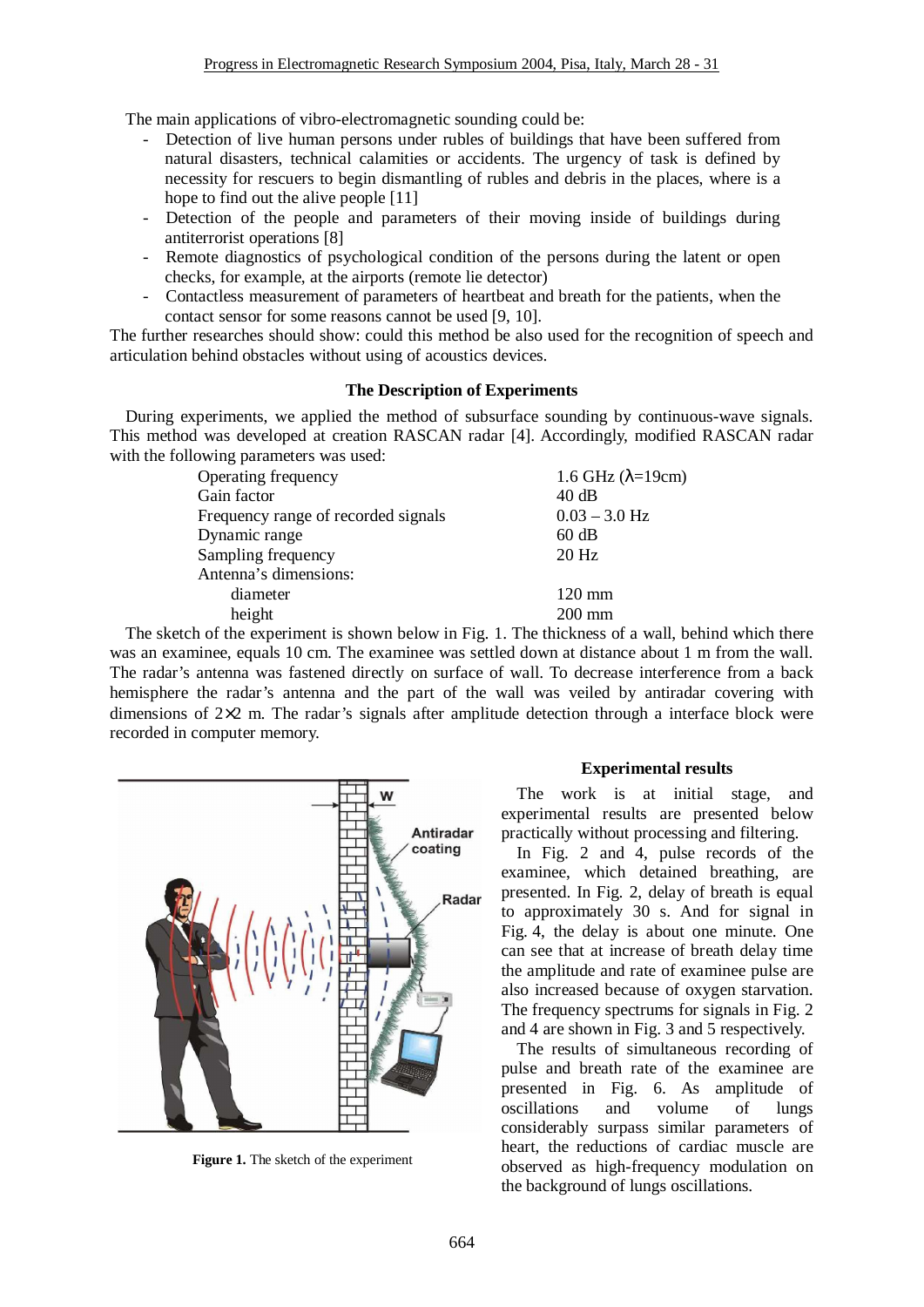

the examinee without breath delay

the signal presented in Fig. 6

Recording of speech of the examinee pronouncing consistently words: one, two, three... one, two, three...(in Russian) is presented in Fig. 8. In this experiment, three processes were combined: heartbeat, breathing and speech of the man. However taking into account that the transmission band of input filter is limited only 3 Hz, we have no ground for the time being to assert that the data of similar measurements could be used for recognition of man's speech yet.



**Figure 8.** Breath and pulse record of the examinee pronouncing consistently words: one, two, three...(in Russian).



The results obtained in the experiments in many respects are similar to the signals registered by time-domain impulse radars in free space [9, 10]. However use of monochromatic wave radar simplifies the experimental installation and subsequent data processing.

## **Conclusion**

The experiments on radar sounding of pulse beating and breathing of the man through a barrier (wall separating two adjacent rooms) allow to consider technically feasible the task of remote diagnostics of the man parameters with the help of the continuous-wave subsurface radar of RASCAN type. During the further works it is necessary to improve data processing and the equipment with the purpose of definition of distance up to object under investigation.

#### **Acknowledgements**

Support for this work was provided by the International Science and Technology Center (ISTC Project #2541) and the Russian Foundation for Basic Research (grant # 03-07-90387).